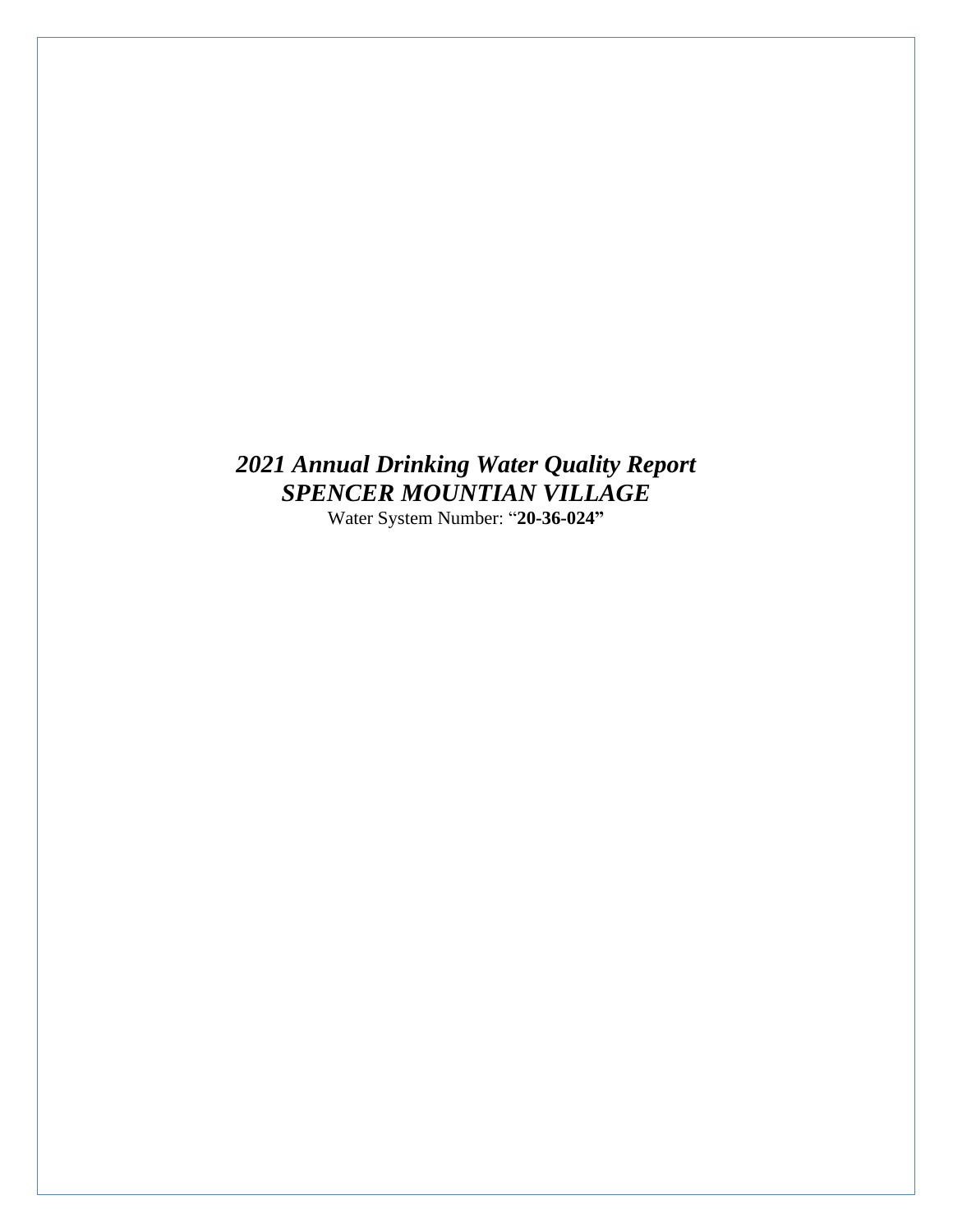We are pleased to present to you this year's Annual Drinking Water Quality Report. This report is a snapshot of last year's water quality. Included are details about your source(s) of water, what it contains, and how it compares to standards set by regulatory agencies. Our constant goal is to provide you with a safe and dependable supply of drinking water. We want you to understand the efforts we make to continually improve the water treatment process and protect our water resources. We are committed to ensuring the quality of your water and to providing you with this information because informed customers are our best allies. **If you have any questions about this report or concerning your water, please contact [Zackery Foreman] at [(704) 922-1309]. We want our valued customers to be informed about their water utility. If you want to learn more, please attend any of our regularly scheduled meetings.** 

## **What EPA Wants You to Know**

Drinking water, including bottled water, may reasonably be expected to contain at least small amounts of some contaminants. The presence of contaminants does not necessarily indicate that water poses a health risk. More information about contaminants and potential health effects can be obtained by calling the Environmental Protection Agency's Safe Drinking Water Hotline (800-426- 4791).

Some people may be more vulnerable to contaminants in drinking water than the general population. Immuno-compromised persons such as persons with cancer undergoing chemotherapy, persons who have undergone organ transplants, people with HIV/AIDS or other immune system disorders, some elderly, and infants can be particularly at risk from infections. These people should seek advice about drinking water from their health care providers. EPA/CDC guidelines on appropriate means to lessen the risk of infection by *Cryptosporidium* and other microbial contaminants are available from the Safe Drinking Water Hotline (800- 426-4791).

If present, elevated levels of lead can cause serious health problems, especially for pregnant women and young children. Lead in drinking water is primarily from materials and components associated with service lines and home plumbing. [Name of Utility] is responsible for providing high quality drinking water, but cannot control the variety of materials used in plumbing components. When your water has been sitting for several hours, you can minimize the potential for lead exposure by flushing your tap for 30 seconds to 2 minutes before using water for drinking or cooking. If you are concerned about lead in your water, you may wish to have your water tested. Information on lead in drinking water, testing methods, and steps you can take to minimize exposure is available from the Safe Drinking Water Hotline or at [http://www.epa.gov/safewater/lead.](http://www.epa.gov/safewater/lead)

The sources of drinking water (both tap water and bottled water) include rivers, lakes, streams, ponds, reservoirs, springs, and wells. As water travels over the surface of the land or through the ground, it dissolves naturally-occurring minerals and, in some cases, radioactive material, and can pick up substances resulting from the presence of animals or from human activity. Contaminants that may be present in source water include microbial contaminants, such as viruses and bacteria, which may come from sewage treatment plants, septic systems, agricultural livestock operations, and wildlife; inorganic contaminants, such as salts and metals, which can be naturally-occurring or result from urban stormwater runoff, industrial or domestic wastewater discharges, oil and gas production, mining, or farming; pesticides and herbicides, which may come from a variety of sources such as agriculture, urban stormwater runoff, and residential uses; organic chemical contaminants, including synthetic and volatile organic chemicals, which are by-products of industrial processes and petroleum production, and can also come from gas stations, urban stormwater runoff, and septic systems; and radioactive contaminants, which can be naturally-occurring or be the result of oil and gas production and mining activities.

In order to ensure that tap water is safe to drink, EPA prescribes regulations which limit the amount of certain contaminants in water provided by public water systems. FDA regulations establish limits for contaminants in bottled water, which must provide the same protection for public health.

# **When You Turn on Your Tap, Consider the Source**

The water that is used by this system is Mountain Island Lake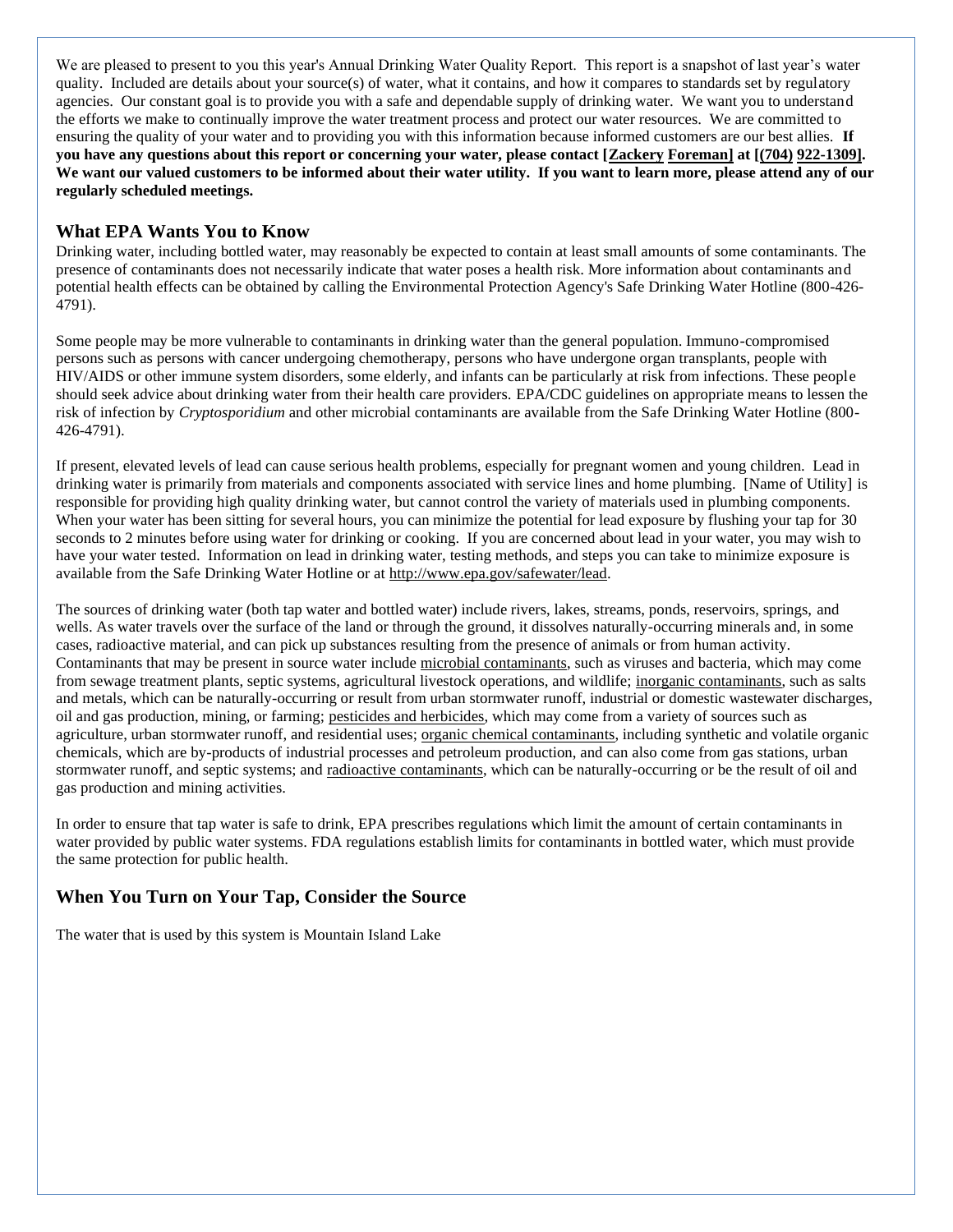# **Source Water Assessment Program (SWAP) Results**

The North Carolina Department of Environmental Quality (DEQ), Public Water Supply (PWS) Section, Source Water Assessment Program (SWAP) conducted assessments for all drinking water sources across North Carolina. The purpose of the assessments was to determine the susceptibility of each drinking water source (well or surface water intake) to Potential Contaminant Sources (PCSs). The results of the assessment are available in SWAP Assessment Reports that include maps, background information and a relative susceptibility rating of Higher, Moderate or Lower.

The relative susceptibility rating of each source for Town of Dallas was determined by combining the contaminant rating (number and location of PCSs within the assessment area) and the inherent vulnerability rating (i.e., characteristics or existing conditions of the well or watershed and its delineated assessment area). The assessment findings are summarized in the table below:

### **Susceptibility of Sources to Potential Contaminant Sources (PCSs)**

| <b>Source Name</b>          | <b>Susceptibility Rating</b> | <b>SWAP Report Date</b> |  |  |
|-----------------------------|------------------------------|-------------------------|--|--|
| <b>Mountain Island Lake</b> | Moderate                     | September 2020          |  |  |

The complete SWAP Assessment report for [Town of Dallas] may be viewed on the Web at:<https://www.ncwater.org/?page=600> Note that because SWAP results and reports are periodically updated by the PWS Section, the results available on this web site may differ from the results that were available at the time this CCR was prepared. If you are unable to access your SWAP report on the web, you may mail a written request for a printed copy to: Source Water Assessment Program – Report Request, 1634 Mail Service Center, Raleigh, NC 27699-1634, or email requests to swap@ncdenr.gov. Please indicate your system name, number, and provide your name, mailing address and phone number. If you have any questions about the SWAP report please contact the Source Water Assessment staff by phone at 919-707-9098.

It is important to understand that a susceptibility rating of "higher" does not imply poor water quality, only the system's potential to become contaminated by PCSs in the assessment area.

# **Help Protect Your Source Water**

Protection of drinking water is everyone's responsibility. You can help protect your community's drinking water source(s) in several ways: (examples: dispose of chemicals properly; take used motor oil to a recycling center, volunteer in your community to participate in group efforts to protect your source, etc.).

# **Water Quality Data Tables of Detected Contaminants**

We routinely monitor for over 150 contaminants in your drinking water according to Federal and State laws. The tables below list all the drinking water contaminants that we detected in the last round of sampling for each particular contaminant group. The presence of contaminants does not necessarily indicate that water poses a health risk. **Unless otherwise noted, the data presented in this table is from testing done January 1 through December 31, (2020).** The EPA and the State allow us to monitor for certain contaminants less than once per year because the concentrations of these contaminants are not expected to vary significantly from year to year. Some of the data, though representative of the water quality, is more than one year old.

**Unregulated contaminants are those for which EPA has not established drinking water standards. The purpose of unregulated contaminant monitoring is to assist EPA in determining the occurrence of unregulated contaminants in drinking water and whether future regulations are warranted.**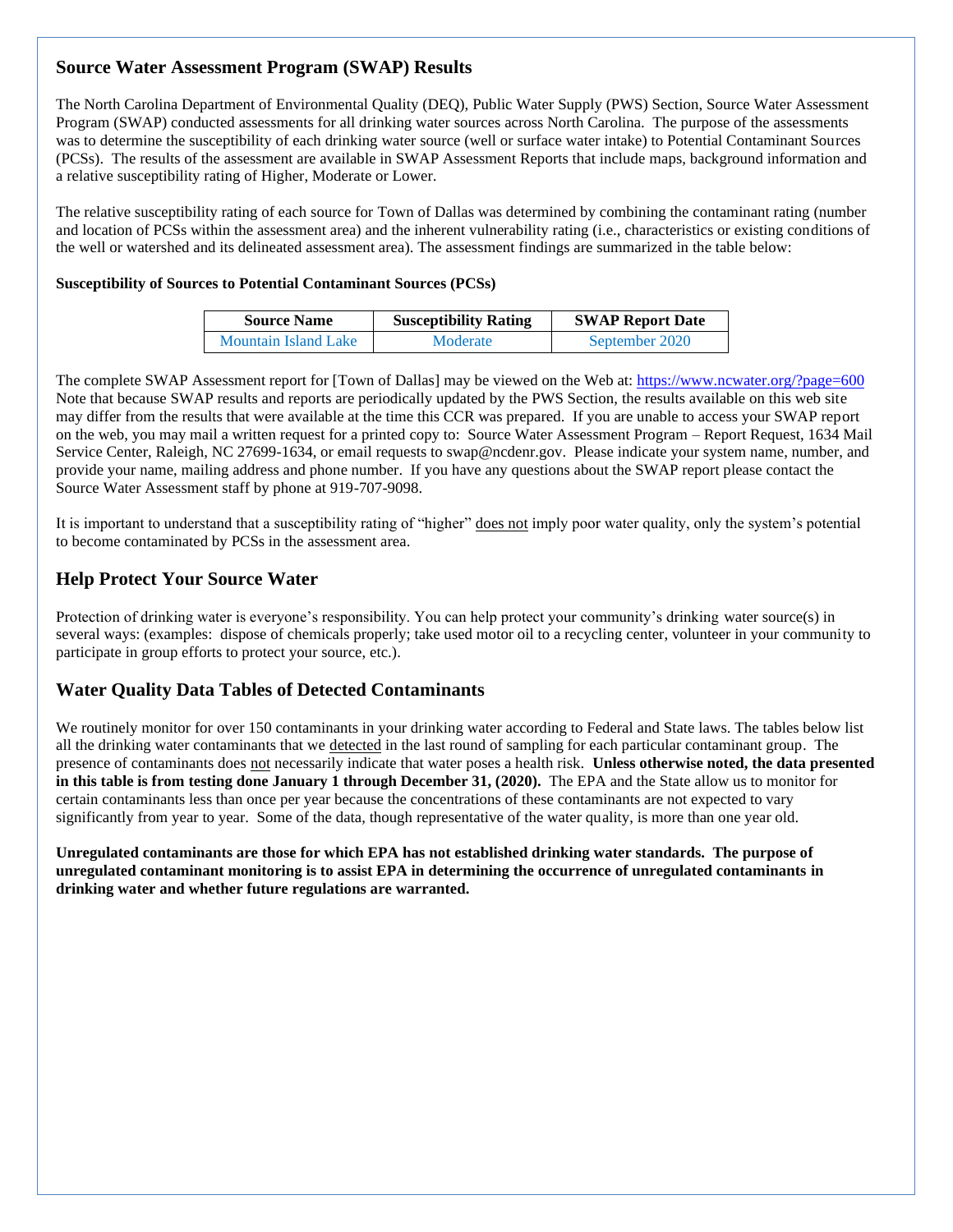## **Important Drinking Water Definitions:**

*Not-Applicable (N/A)* – Information not applicable/not required for that particular water system or for that particular rule. *Non-Detects (ND)* - Laboratory analysis indicates that the contaminant is not present at the level of detection set for the particular methodology used.

*Parts per million (ppm) or Milligrams per liter (mg/L)* - One part per million corresponds to one minute in two years or a single penny in \$10,000.

*Parts per billion (ppb) or Micrograms per liter (ug/L)* - One part per billion corresponds to one minute in 2,000 years, or a single penny in \$10,000,000.

*Picocuries per liter (pCi/L)* - Picocuries per liter is a measure of the radioactivity in water.

*Million Fibers per Liter (MFL)* - Million fibers per liter is a measure of the presence of asbestos fibers that are longer than 10 micrometers.

*Nephelometric Turbidity Unit (NTU)* - Nephelometric turbidity unit is a measure of the clarity of water. Turbidity in excess of 5 NTU is just noticeable to the average person.

*Action Level (AL) -* The concentration of a contaminant which, if exceeded, triggers treatment or other requirements which a water system must follow.

*Treatment Technique (TT)* **-** A required process intended to reduce the level of a contaminant in drinking water.

*Maximum Residual Disinfection Level (MRDL)* – The highest level of a disinfectant allowed in drinking water. There is convincing evidence that addition of a disinfectant is necessary for control of microbial contaminants.

*Maximum Residual Disinfection Level Goal (MRDLG)* – The level of a drinking water disinfectant below which there is no known or expected risk to health. MRDLGs do not reflect the benefits of the use of disinfectants to control microbial contaminants.

*Locational Running Annual Average (LRAA)* – The average of sample analytical results for samples taken at a particular monitoring location during the previous four calendar quarters under the Stage 2 Disinfectants and Disinfection Byproducts Rule. *Level 1 Assessment - A Level 1 assessment is a study of the water system to identify potential problems and determine (if possible) why total coliform bacteria have been found in our water system*

*Level 2 Assessment - A Level 2 assessment is a very detailed study of the water system to identify potential problems and determine (if possible) why an E. coli MCL violation has occurred and/or why total coliform bacteria have been found in our water system on multiple occasions.*

*Maximum Contaminant Level (MCL)* - The highest level of a contaminant that is allowed in drinking water. MCLs are set as close to the MCLGs as feasible using the best available treatment technology.

*Maximum Contaminant Level Goal (MCLG)* - The level of a contaminant in drinking water below which there is no known or expected risk to health. MCLGs allow for a margin of safety.

# **Tables of Detected Contaminants**

# **REVISED TOTAL COLIFORM RULE:**

**Microbiological Contaminants in the Distribution System -** For systems that collect *40 or more* samples per month

| Contaminant (units)                              | <b>MCL</b><br>Violation<br>Y/N | Your<br>Water | <b>MCLG</b>  | MCL.                                                                                                                                                                                                                                                                                                                                                                                                              | Likely Source of<br>Contamination       |
|--------------------------------------------------|--------------------------------|---------------|--------------|-------------------------------------------------------------------------------------------------------------------------------------------------------------------------------------------------------------------------------------------------------------------------------------------------------------------------------------------------------------------------------------------------------------------|-----------------------------------------|
| Total Coliform Bacteria<br>(presence or absence) | N/A                            | N/A           | N/A          | TT*                                                                                                                                                                                                                                                                                                                                                                                                               | Naturally present in the<br>environment |
| E. coli<br>(presence or absence)                 | No.                            | $\Omega$      | $\mathbf{0}$ | Routine and repeat samples are total<br>coliform-positive and either is E. coli-<br>positive or system fails to take repeat<br>samples following $E$ . coli-positive<br>routine sample or system fails to analyze<br>total coliform-positive repeat sample<br>for $E$ , coli<br>Note: If either an original routine sample<br>and/or its repeat samples(s) are $E$ . coli<br>positive, a Tier 1 violation exists. | Human and animal fecal waste            |

\* If a system collecting 40 or more samples per month finds greater than 5% of monthly samples are positive in one month, an assessment is required.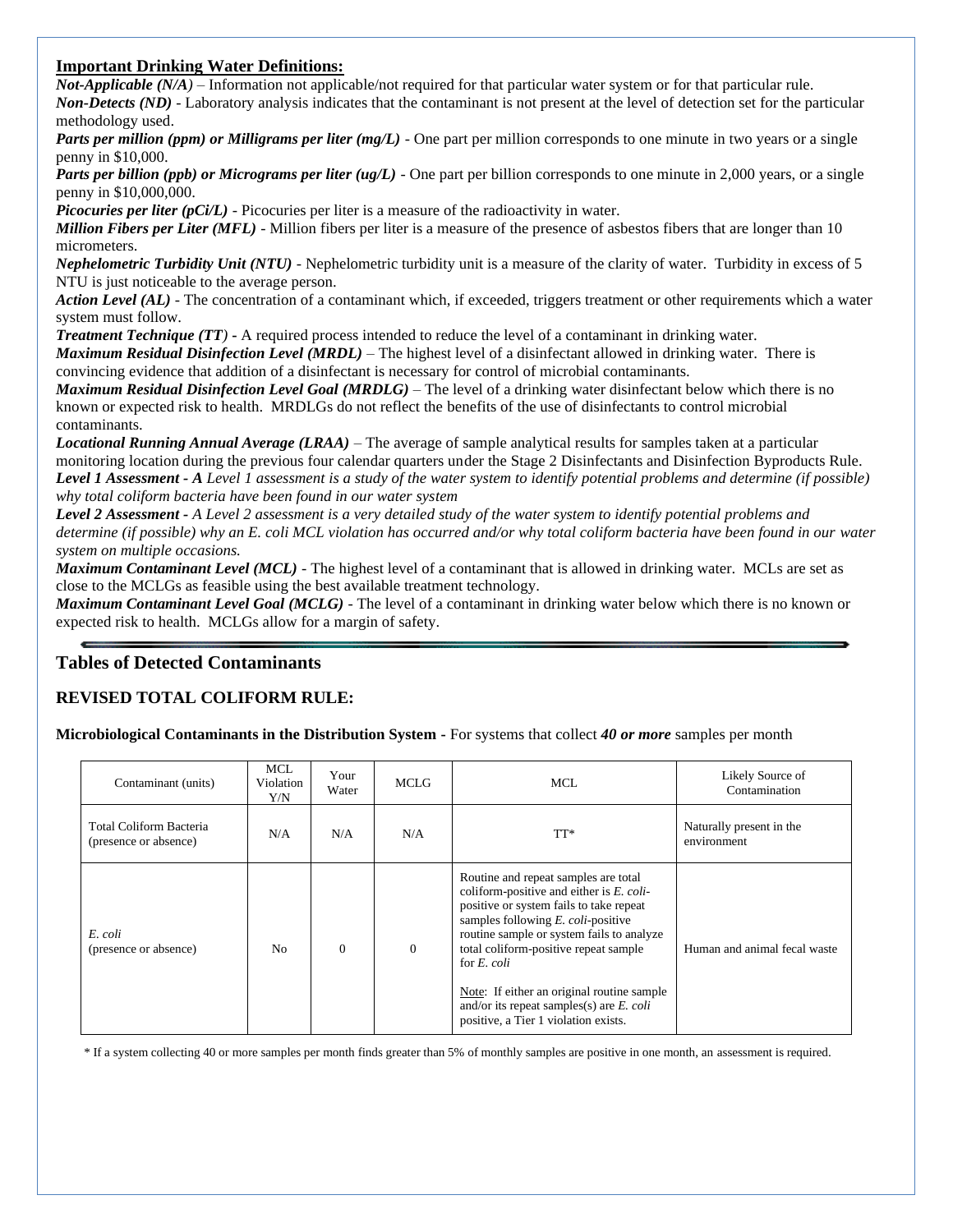### **Turbidity\***

| Contaminant (units)                                                                       | Treatment<br>Technique<br>(TT)<br>Violation<br>Y/N | Your Water       | <b>MCLG</b> | Treatment Technique (TT)<br>Violation if:                          | Likely Source of<br>Contamination |
|-------------------------------------------------------------------------------------------|----------------------------------------------------|------------------|-------------|--------------------------------------------------------------------|-----------------------------------|
| Turbidity (NTU) - Highest<br>N <sub>o</sub><br>single turbidity measurement               |                                                    | 0.131 NTU<br>N/A |             | Turbidity $>1$ NTU                                                 |                                   |
| Turbidity (NTU) - Lowest<br>monthly percentage (%) of<br>samples meeting turbidity limits | N <sub>o</sub>                                     | $100\%$          | N/A         | Less than 95% of monthly turbidity<br>measurements are $< 0.3$ NTU | Soil runoff                       |

**\*** Turbidity is a measure of the cloudiness of the water. We monitor it because it is a good indicator of the effectiveness of our filtration system. The turbidity rule requires that 95% or more of the monthly samples must be less than or equal to 0.3 NTU.

#### **Inorganic Contaminants**

| Contaminant (units)          | Sample  | <b>MCL</b><br>Range<br>Your<br>Violation | <b>MCLG</b><br><b>MCL</b> |             |                |                |                                                                                                                                              |
|------------------------------|---------|------------------------------------------|---------------------------|-------------|----------------|----------------|----------------------------------------------------------------------------------------------------------------------------------------------|
|                              | Date    | Y/N                                      | Water                     | High<br>Low |                |                | Likely Source of Contamination                                                                                                               |
| Antimony (ppb)               | 1/11/21 | N <sub>o</sub>                           | ND                        | N/A         | 6              | 6              | Discharge from petroleum refineries; fire<br>retardants; ceramics; electronics; solder                                                       |
| Arsenic (ppb)                | 1/11/21 | N <sub>o</sub>                           | <b>ND</b>                 | N/A         | $\mathbf{0}$   | 10             | Erosion of natural deposits; runoff from<br>orchards; runoff from glass and<br>electronics production wastes                                 |
| Barium (ppm)                 | 1/11/21 | No                                       | ND                        | N/A         | $\overline{c}$ | $\overline{2}$ | Discharge of drilling wastes; discharge<br>from metal refineries; erosion of natural<br>deposits                                             |
| Beryllium (ppb)              | 1/11/21 | N <sub>o</sub>                           | ND                        | N/A         | $\overline{4}$ | $\overline{4}$ | Discharge from metal refineries and coal-<br>burning factories; discharge from<br>electrical, aerospace, and defense<br>industries           |
| Cadmium (ppb)                | 1/11/21 | N <sub>0</sub>                           | ND                        | N/A         | 5              | 5              | Corrosion of galvanized pipes; erosion of<br>natural deposits; discharge from metal<br>refineries; runoff from waste batteries and<br>paints |
| Chromium (ppb)               | 1/11/21 | No                                       | ND                        | N/A         | 100            | 100            | Discharge from steel and pulp mills;<br>erosion of natural deposits                                                                          |
| Cyanide (ppb)                | 1/11/21 | N <sub>0</sub>                           | <b>ND</b>                 | N/A         | 200            | 200            | Discharge from steel/metal factories;<br>discharge from plastic and fertilizer<br>factories                                                  |
| Fluoride (ppm)               | 1/11/21 | N <sub>o</sub>                           | ND                        | N/A         | $\overline{4}$ | $\overline{4}$ | Erosion of natural deposits; water additive<br>which promotes strong teeth; discharge<br>from fertilizer and aluminum factories              |
| Mercury (inorganic)<br>(ppb) | 1/11/21 | N <sub>o</sub>                           | ND                        | N/A         | $\overline{c}$ | 2              | Erosion of natural deposits; discharge<br>from refineries and factories; runoff from<br>landfills; runoff from cropland                      |
| Selenium (ppb)               | 1/11/21 | N <sub>o</sub>                           | ND                        | N/A         | 50             | 50             | Discharge from petroleum and metal<br>refineries; erosion of natural deposits;<br>discharge from mines                                       |
| Thallium (ppb)               | 1/11/21 | N <sub>o</sub>                           | ND                        | N/A         | 0.5            | $\overline{2}$ | Leaching from ore-processing sites;<br>discharge from electronics, glass, and<br>drug factories                                              |

### **Nitrate/Nitrite Contaminants**

| Contaminant (units)         | Sample<br>Date | MCL<br>Violation<br>Y/N | Your<br>Water | Range<br>High<br>Low | <b>MCLG</b> | MCL | Likely Source of Contamination                                                                    |
|-----------------------------|----------------|-------------------------|---------------|----------------------|-------------|-----|---------------------------------------------------------------------------------------------------|
| Nitrate (as Nitrogen) (ppm) | 1/11/21        | No                      | ND            | N/A                  | 10          | 10  | Runoff from fertilizer use; leaching from<br>septic tanks, sewage; erosion of natural<br>deposits |
| Nitrite (as Nitrogen) (ppm) | 1/11/21        | No.                     | ND.           | N/A                  |             |     | Runoff from fertilizer use; leaching from<br>septic tanks, sewage; erosion of natural<br>deposits |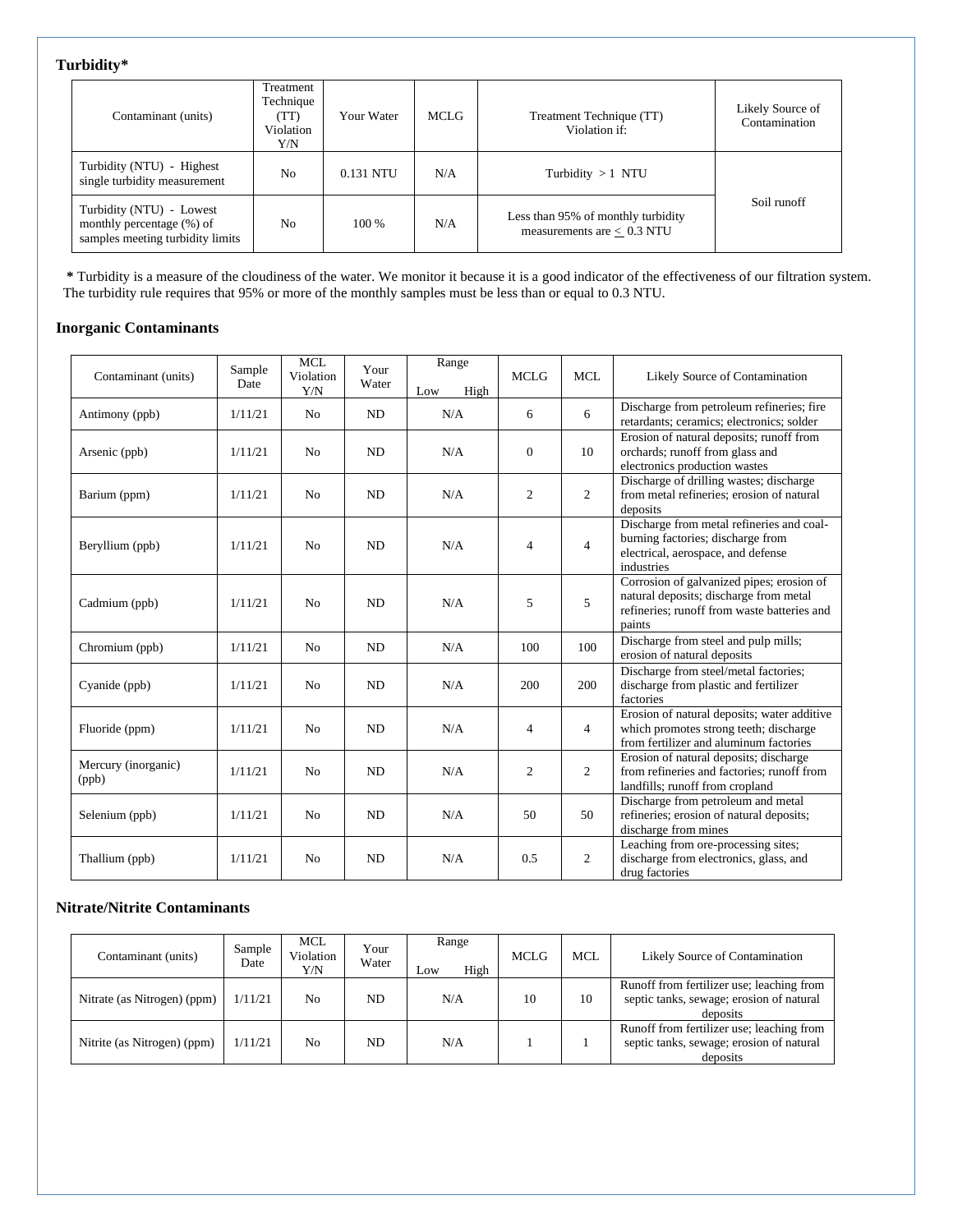## **Asbestos Contaminant**

| Contaminant (units)         | Sample<br>Date | <b>MCL</b><br>Violation<br>Y/N | Your<br>Water | Range<br>High<br>LOW | <b>MCLG</b> | <b>MCL</b> | Likely Source of Contamination                                       |
|-----------------------------|----------------|--------------------------------|---------------|----------------------|-------------|------------|----------------------------------------------------------------------|
| <b>Total Asbestos (MFL)</b> | /29/20         | No                             | ND            | N/A                  |             |            | Decay of asbestos cement water mains;<br>erosion of natural deposits |

# **Synthetic Organic Chemical (SOC) Contaminants Including Pesticides and Herbicides**

|                                                |                | MCL              |               |                      |                  |                |                                                                                             |
|------------------------------------------------|----------------|------------------|---------------|----------------------|------------------|----------------|---------------------------------------------------------------------------------------------|
| Contaminant (units)                            | Sample<br>Date | Violation<br>Y/N | Your<br>Water | Range<br>Low<br>High | <b>MCLG</b>      | <b>MCL</b>     | Likely Source of Contamination                                                              |
| $2,4-D$ (ppb)                                  | 4/23/20        | No               | ND            | N/A                  | 70               | 70             | Runoff from herbicide used on row crops                                                     |
| $2,4,5$ -TP (Silvex) (ppb)                     | 4/23/20        | N <sub>0</sub>   | <b>ND</b>     | N/A                  | 50               | 50             | Residue of banned herbicide                                                                 |
| Alachlor (ppb)                                 | 4/23/20        | No               | ND            | N/A                  | $\boldsymbol{0}$ | 2              | Runoff from herbicide used on row crops                                                     |
| Atrazine (ppb)                                 | 4/23/20        | No               | ND            | N/A                  | 3                | 3              | Runoff from herbicide used on row crops                                                     |
| Benzo(a)pyrene (PAH)<br>(ppt)                  | 4/23/20        | N <sub>0</sub>   | <b>ND</b>     | N/A                  | $\boldsymbol{0}$ | 200            | Leaching from linings of water storage<br>tanks and distribution lines                      |
| Carbofuran (ppb)                               | 4/23/20        | No               | <b>ND</b>     | N/A                  | 40               | 40             | Leaching of soil fumigant used on rice<br>and alfalfa                                       |
| Chlordane (ppb)                                | 4/23/20        | No               | ND            | N/A                  | $\boldsymbol{0}$ | $\overline{c}$ | Residue of banned termiticide                                                               |
| Dalapon (ppb)                                  | 4/23/20        | No               | ND            | N/A                  | 200              | 200            | Runoff from herbicide used on rights of<br>way                                              |
| $Di(2-ethylhexyl)$<br>adipate (ppb)            | 4/23/20        | No               | ND            | N/A                  | 400              | 400            | Discharge from chemical factories                                                           |
| Di(2-ethylhexyl)<br>phthalate (ppb)            | 4/23/20        | No               | ND            | N/A                  | $\boldsymbol{0}$ | 6              | Discharge from rubber and chemical<br>factories                                             |
| <b>DBCP</b><br>[Dibromochloropropane]<br>(ppt) | 4/23/20        | No               | ND            | N/A                  | $\boldsymbol{0}$ | 200            | Runoff/leaching from soil fumigant used<br>on soybeans, cotton, pineapples, and<br>orchards |
| Dinoseb (ppb)                                  | 4/23/20        | No               | ND            | N/A                  | $\tau$           | $\overline{7}$ | Runoff from herbicide used on soybeans<br>and vegetables                                    |
| Endrin (ppb)                                   | 4/23/20        | No               | <b>ND</b>     | N/A                  | $\mathfrak{2}$   | $\overline{c}$ | Residue of banned insecticide                                                               |
| EDB [Ethylene<br>dibromide] (ppt)              | 4/23/20        | No               | ND            | N/A                  | $\boldsymbol{0}$ | 50             | Discharge from petroleum refineries                                                         |
| Heptachlor (ppt)                               | 4/23/20        | No               | ND            | N/A                  | $\boldsymbol{0}$ | 400            | Residue of banned pesticide                                                                 |
| Heptachlor epoxide (ppt)                       | 4/23/20        | N <sub>0</sub>   | ND            | N/A                  | $\boldsymbol{0}$ | 200            | Breakdown of heptachlor                                                                     |
| Hexachlorobenzene (ppb)                        | 4/23/20        | No               | ND            | N/A                  | $\boldsymbol{0}$ | $\mathbf{1}$   | Discharge from metal refineries and<br>agricultural chemical factories                      |
| Hexachlorocyclo-<br>pentadiene (ppb)           | 4/23/20        | No               | ND            | N/A                  | 50               | 50             | Discharge from chemical factories                                                           |
| Lindane (ppt)                                  | 4/23/20        | No               | ND            | N/A                  | 200              | 200            | Runoff/leaching from insecticide used on<br>cattle, lumber, gardens                         |
| Methoxychlor (ppb)                             | 4/23/20        | No               | ND            | N/A                  | 40               | 40             | Runoff/leaching from insecticide used on<br>fruits, vegetables, alfalfa, livestock          |
| Oxamyl [Vydate] (ppb)                          | 4/23/20        | No               | ND            | N/A                  | 200              | 200            | Runoff/leaching from insecticide used on<br>apples, potatoes and tomatoes                   |
| PCBs [Polychlorinated<br>biphenyls] (ppt)      | 4/23/20        | No               | $\rm ND$      | N/A                  | $\boldsymbol{0}$ | 500            | Runoff from landfills; discharge of waste<br>chemicals                                      |
| Pentachlorophenol (ppb)                        | 4/23/20        | No               | ND            | N/A                  | $\boldsymbol{0}$ | $\mathbf{1}$   | Discharge from wood preserving<br>factories                                                 |
| Picloram (ppb)                                 | 4/23/20        | No               | ND            | N/A                  | 500              | 500            | Herbicide runoff                                                                            |
| Simazine (ppb)                                 | 4/23/20        | No               | ND            | N/A                  | 4                | $\overline{4}$ | Herbicide runoff                                                                            |
| Toxaphene (ppb)                                | 4/23/20        | No               | ND            | N/A                  | $\boldsymbol{0}$ | 3              | Runoff/leaching from insecticide used on<br>cotton and cattle                               |
|                                                |                |                  |               |                      |                  |                |                                                                                             |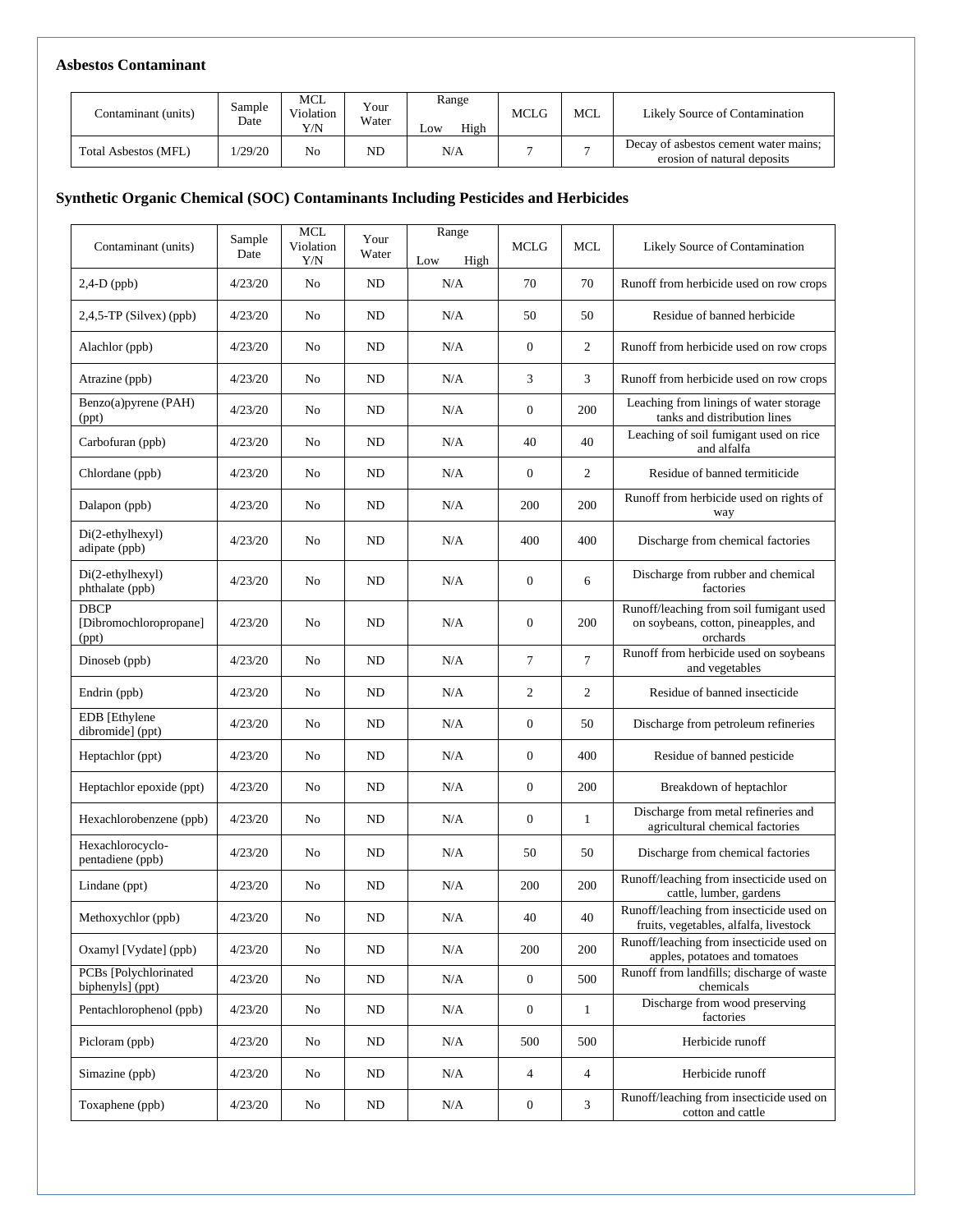# **Volatile Organic Chemical (VOC) Contaminants**

| Contaminant (units)                 | Sample<br>Date | $\rm MCL$<br>Violation<br>Y/N | Your<br>Water  | Range<br>Low<br>High | <b>MCLG</b>      | <b>MCL</b>     | Likely Source of Contamination                                             |
|-------------------------------------|----------------|-------------------------------|----------------|----------------------|------------------|----------------|----------------------------------------------------------------------------|
| Benzene (ppb)                       | 1/11/21        | No                            | N <sub>D</sub> | N/A                  | $\overline{0}$   | 5              | Discharge from factories; leaching from<br>gas storage tanks and landfills |
| Carbon tetrachloride (ppb)          | 1/11/21        | No                            | N <sub>D</sub> | N/A                  | $\overline{0}$   | 5              | Discharge from chemical plants and other<br>industrial activities          |
| Chlorobenzene (ppb)                 | 1/11/21        | No                            | ND             | N/A                  | 100              | 100            | Discharge from chemical and agricultural<br>chemical factories             |
| o-Dichlorobenzene (ppb)             | 1/11/21        | No                            | ND             | N/A                  | 600              | 600            | Discharge from industrial chemical<br>factories                            |
| p-Dichlorobenzene (ppb)             | 1/11/21        | No                            | N <sub>D</sub> | N/A                  | 75               | 75             | Discharge from industrial chemical<br>factories                            |
| $1,2$ – Dichloroethane (ppb)        | 1/11/21        | No                            | N <sub>D</sub> | N/A                  | $\overline{0}$   | 5              | Discharge from industrial chemical<br>factories                            |
| $1,1$ – Dichloroethylene (ppb)      | 1/11/21        | No                            | N <sub>D</sub> | N/A                  | $\overline{7}$   | 7              | Discharge from industrial chemical<br>factories                            |
| cis-1,2-Dichloroethylene (ppb)      | 1/11/21        | No                            | ND             | N/A                  | 70               | 70             | Discharge from industrial chemical<br>factories                            |
| trans-1,2-Dichloroethylene<br>(ppb) | 1/11/21        | No                            | ND             | N/A                  | 100              | 100            | Discharge from industrial chemical<br>factories                            |
| Dichloromethane (ppb)               | 1/11/21        | No                            | N <sub>D</sub> | N/A                  | $\overline{0}$   | 5              | Discharge from pharmaceutical and<br>chemical factories                    |
| 1,2-Dichloropropane (ppb)           | 1/11/21        | No                            | N <sub>D</sub> | N/A                  | $\overline{0}$   | 5              | Discharge from industrial chemical<br>factories                            |
| Ethylbenzene (ppb)                  | 1/11/21        | No                            | ND             | N/A                  | 700              | 700            | Discharge from petroleum refineries                                        |
| Styrene (ppb)                       | 1/11/21        | No                            | ND             | N/A                  | 100              | 100            | Discharge from rubber and plastic<br>factories; leaching from landfills    |
| Tetrachloroethylene (ppb)           | 1/11/21        | No                            | ND             | N/A                  | $\boldsymbol{0}$ | 5              | Discharge from factories and dry cleaners                                  |
| $1,2,4$ –Trichlorobenzene (ppb)     | 1/11/21        | No                            | N <sub>D</sub> | N/A                  | 70               | 70             | Discharge from textile-finishing factories                                 |
| $1,1,1$ – Trichloroethane (ppb)     | 1/11/21        | No                            | N <sub>D</sub> | N/A                  | 200              | 200            | Discharge from metal degreasing sites and<br>other factories               |
| $1,1,2$ –Trichloroethane (ppb)      | 1/11/21        | No                            | ND             | N/A                  | 3                | 5              | Discharge from industrial chemical<br>factories                            |
| Trichloroethylene (ppb)             | 1/11/21        | No                            | N <sub>D</sub> | N/A                  | $\overline{0}$   | 5              | Discharge from metal degreasing sites and<br>other factories               |
| Toluene (ppm)                       | 1/11/21        | No                            | ND             | N/A                  | $\mathbf{1}$     | $\mathbf{1}$   | Discharge from petroleum factories                                         |
| Vinyl Chloride (ppb)                | 1/11/21        | No                            | N <sub>D</sub> | N/A                  | $\overline{0}$   | $\overline{c}$ | Leaching from PVC piping; discharge<br>from plastics factories             |
| Xylenes (Total) (ppm)               | 1/11/21        | No                            | N <sub>D</sub> | N/A                  | 10               | 10             | Discharge from petroleum factories;<br>discharge from chemical factories   |

## **Lead and Copper Contaminants**

| Contaminant (units)                           | Sample<br>Date | Your<br>Water | Number of<br>sites found<br>above the AL | MCLG | AL       | Likely Source of Contamination                                          |
|-----------------------------------------------|----------------|---------------|------------------------------------------|------|----------|-------------------------------------------------------------------------|
| Copper (ppm)<br>(90 <sup>th</sup> percentile) | June<br>2020   | 0.19          |                                          | 1.3  | $AL=1.3$ | Corrosion of household plumbing<br>systems; erosion of natural deposits |
| Lead $(ppb)$<br>(90 <sup>th</sup> percentile) | June<br>2020   | ND.           |                                          |      | $AL=15$  | Corrosion of household plumbing<br>systems; erosion of natural deposits |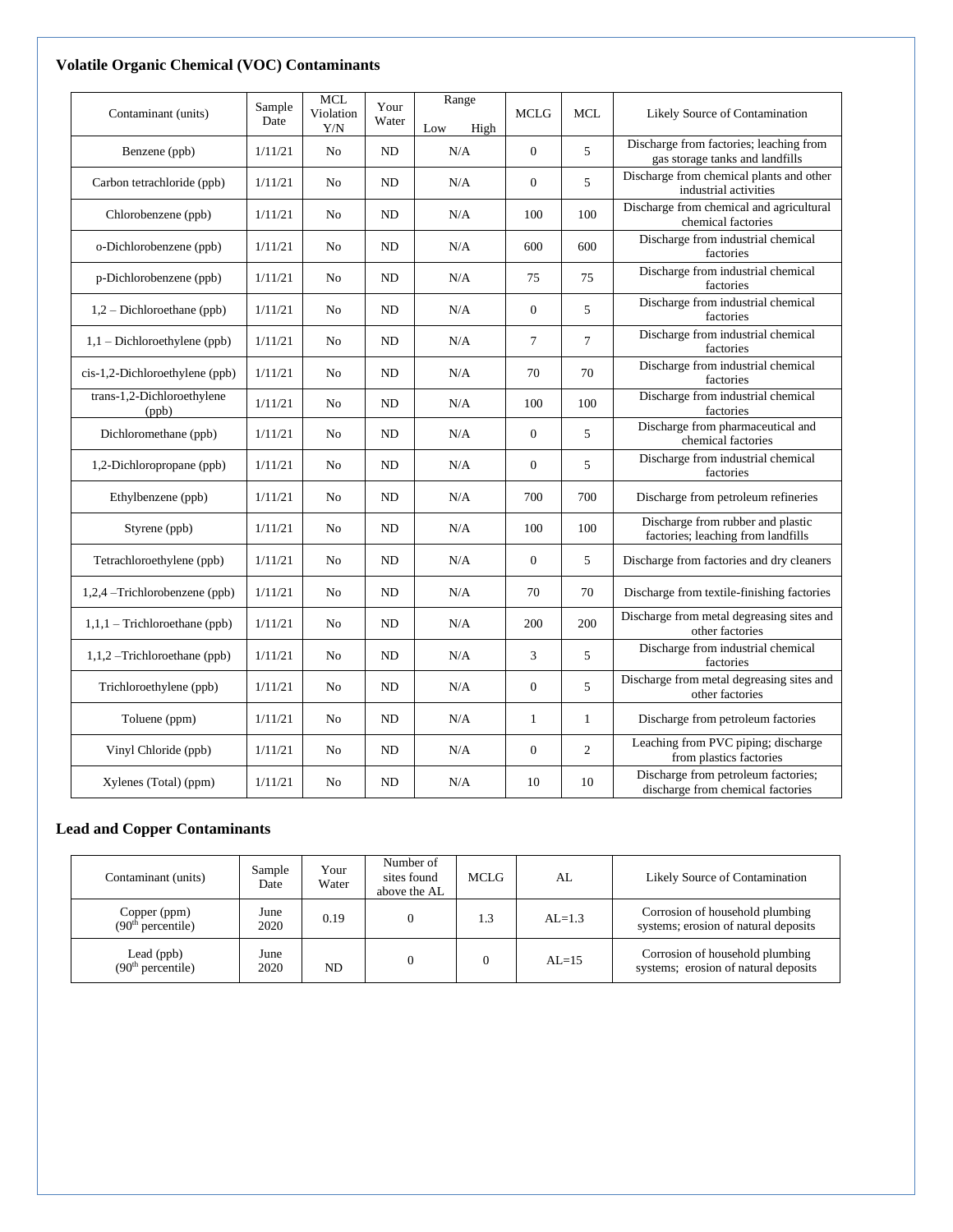### **Radiological Contaminants**

| Contaminant (units)                                                      | Sample<br>Date | <b>MCL</b><br>Violation<br>Y/N | Your<br>Water | Range<br>High<br>Low | <b>MCLG</b> | <b>MCL</b> | Likely Source of Contamination            |
|--------------------------------------------------------------------------|----------------|--------------------------------|---------------|----------------------|-------------|------------|-------------------------------------------|
| Alpha emitters $(pCi/L)$<br>(Gross Alpha Excluding<br>Radon and Uranium) | 1/19/17        | N <sub>o</sub>                 |               | N/A                  |             | 15         | Erosion of natural deposits               |
| Beta/photon emitters<br>(pCi/L)                                          | 1/19/17        | N <sub>o</sub>                 | ND            | N/A                  |             | $50*$      | Decay of natural and man-made<br>deposits |
| Combined radium (pCi/L)                                                  | 1/19/17        | No                             | 0.4           | N/A                  |             |            | Erosion of natural deposits               |
| Uranium $(pCi/L)$                                                        | 1/19/17        | No.                            | ND.           | N/A                  |             | 20.1       | Erosion of natural deposits               |

\* Note: The MCL for beta/photon emitters is 4 mrem/year. EPA considers 50 pCi/L to be the level of concern for beta particles.

### **Total Organic Carbon (TOC)**

| Contaminant (units)                                            | <b>TT</b><br>Violation<br>Y/N | Your Water<br>(RAA<br>Removal<br>Ratio) | Range<br>Monthly<br>Removal<br>Ratio<br>Low - High | <b>MCLG</b> | <b>TT</b> | Likely Source of<br>Contamination       | Compliance Method<br>(Step 1 or $ACC#$ ) |
|----------------------------------------------------------------|-------------------------------|-----------------------------------------|----------------------------------------------------|-------------|-----------|-----------------------------------------|------------------------------------------|
| <b>Total Organic Carbon</b><br>(removal ratio)<br>TOC)-TREATED | No                            | 0.65                                    | $0.55 - 0.73$                                      | N/A         | TT        | Naturally present in the<br>environment | ACC#2<br>Treated Water TOC <2.0<br>mg/L  |

## **Disinfectant Residuals Summary**

|                | Year<br>Sampled | MRDL<br>Violation<br>Y/N | Your<br>Water<br>(highest RAA) | Range<br>High<br><b>Low</b> | <b>MRDLG</b> | <b>MRDL</b> | Likely Source of Contamination             |
|----------------|-----------------|--------------------------|--------------------------------|-----------------------------|--------------|-------------|--------------------------------------------|
| Chlorine (ppm) | 2021            | No                       | 1.11                           | $1.02 - 1.30$               |              | 4.0         | Water additive used to control<br>microbes |

### **Stage 2 Disinfection Byproduct Compliance -** Based upon Locational Running Annual Average (LRAA)

| Disinfection<br><b>Byproduct</b> | Year<br>Sampled | MCL<br>Violation<br>Y/N | Your<br>Water<br>(highest LRAA) | Range<br>High<br>Low | <b>MCLG</b> | <b>MCL</b> | Likely Source of Contamination              |
|----------------------------------|-----------------|-------------------------|---------------------------------|----------------------|-------------|------------|---------------------------------------------|
| TTHM (ppb)                       |                 |                         |                                 |                      |             |            |                                             |
| BO <sub>1</sub>                  | 2021            | No                      | 35.8                            | $31.3 - 35.8$        | N/A         | 80         | Byproduct of drinking water<br>disinfection |

| Disinfection<br>Byproduct | Year<br>Sampled | <b>MCL</b><br>Violation<br>Y/N | Your<br>Water<br>(highest LRAA) | Range<br>High<br>Low | <b>MCLG</b> | <b>MCL</b> | Likely Source of<br>Contamination           |
|---------------------------|-----------------|--------------------------------|---------------------------------|----------------------|-------------|------------|---------------------------------------------|
| $HAA5$ (ppb)              |                 |                                |                                 |                      |             |            |                                             |
| BO1                       | 2021            | No                             | 41.4                            | $30.9 - 41.4$        | N/A         | 60         | Byproduct of drinking water<br>disinfection |

**For TTHM:** *Some people who drink water containing trihalomethanes in excess of the MCL over many years may experience problems with their liver, kidneys, or central nervous systems, and may have an increased risk of getting cancer.*

**For HAA5:** *Some people who drink water containing haloacetic acids in excess of the MCL over many years may have an increased risk of getting cancer.*

The PWS Section requires monitoring for other misc. contaminants, some for which the EPA has set national secondary drinking water standards (SMCLs) because they may cause cosmetic effects or aesthetic effects (such as taste, odor, and/or color) in drinking water. The contaminants with SMCLs normally do not have any health effects and normally do not affect the safety of your water**.**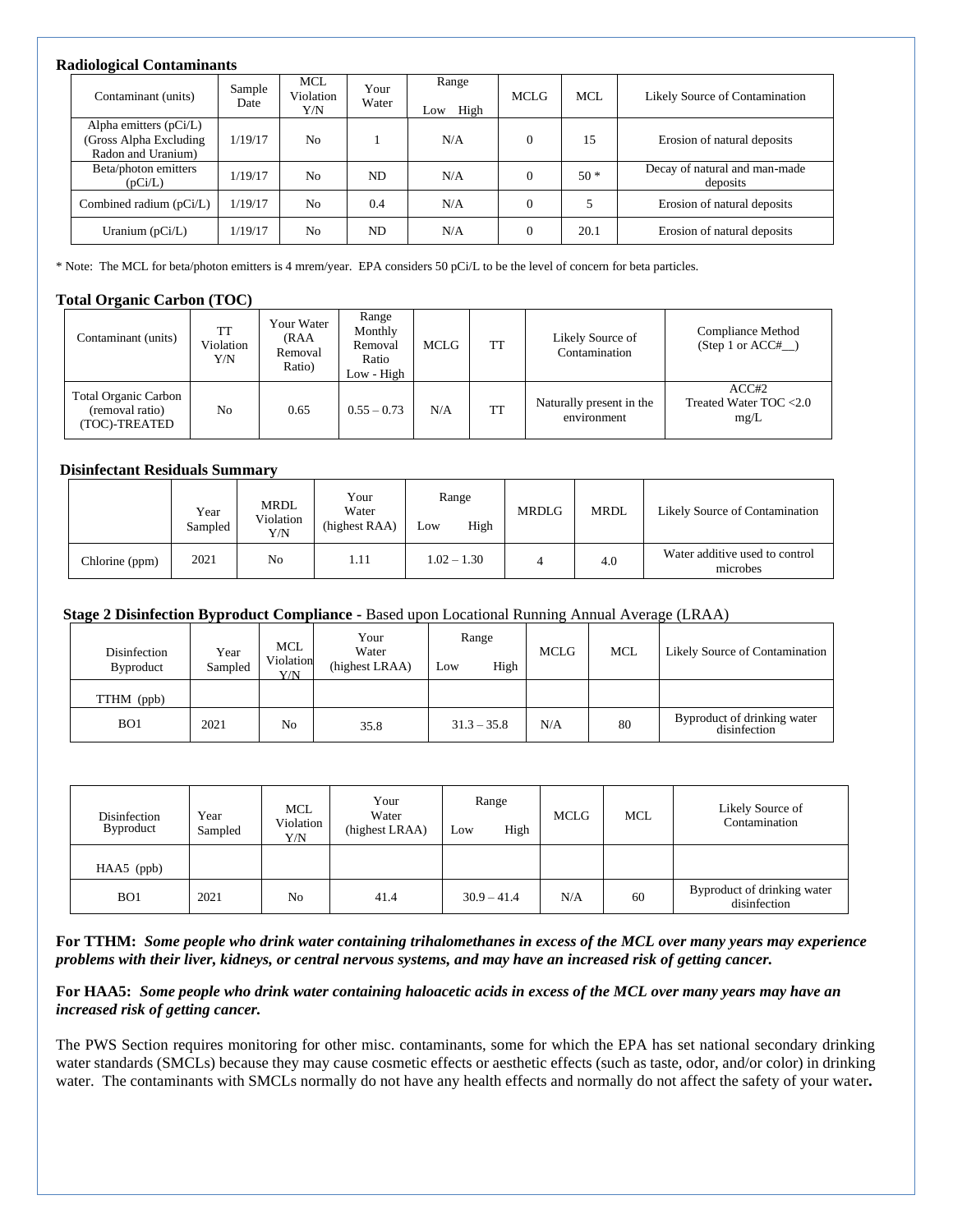### **Other Miscellaneous Water Characteristics Contaminants**

| Contaminant (units) | Sample Date | Your<br>Water | Range<br>High<br>Low | <b>SMCL</b>         |
|---------------------|-------------|---------------|----------------------|---------------------|
| Iron $(ppm)$        | 1/11/21     | ND            | N/A                  | $0.3 \text{ mg/L}$  |
| Manganese (ppm)     | 1/11/21     | ND<br>N/A     |                      | $0.05 \text{ mg/L}$ |
| Nickel (ppm)        | 1/11/21     | ND            | N/A                  | N/A                 |
| Sodium (ppm)        | 1/11/21     | 12            | N/A                  | N/A                 |
| Sulfate (ppm)       | 1/11/21     | ND            | N/A                  | $250 \text{ mg/L}$  |
| pH                  | 1/11/21     | 7.4           | N/A                  | 6.5 to 8.5          |

#### *Cryptosporidium*

Our system monitored for *Cryptosporidium* in 2017 none were detected.

*Cryptosporidium* is a microbial pathogen found in surface water throughout the U.S. Although filtration removes *Cryptosporidium*, the most commonly-used filtration methods cannot guarantee 100 percent removal. Our monitoring indicates the presence of these organisms in our source water and/or finished water. Current test methods do not allow us to determine if the organisms are dead or if they are capable of causing disease. Ingestion of *Cryptosporidium* may cause cryptosporidiosis, an abdominal infection. Symptoms of infection include nausea, diarrhea, and abdominal cramps. Most healthy individuals can overcome the disease within a few weeks. However, immuno-compromised people, infants and small children, and the elderly are at greater risk of developing life-threatening illness. We encourage immuno-compromised individuals to consult their doctor regarding appropriate precautions to take to avoid infection. *Cryptosporidium* must be ingested to cause disease, and it may be spread through means other than drinking water*.*

## **Unregulated Contaminants**

Unregulated contaminants are those for which EPA has not established drinking water standards. The purpose of unregulated contaminant monitoring is to assist EPA in determining the occurrence of unregulated contaminants in drinking water and whether future regulations are warranted.

### **Unregulated Contaminants Monitoring – UCMR 4 Study. Monitoring was conducted during 2018, 2019 and 2020.**

### **Cyanotoxins**

| Analyte (units)                      | <b>MCL</b><br>Violation | Year Sampled | Your Water<br>(Highest) | Range<br>Low - High | MRL+   | Likely Source of<br>Contamination     |
|--------------------------------------|-------------------------|--------------|-------------------------|---------------------|--------|---------------------------------------|
| Anatoxin-a $\mu$ g/L                 | N <sub>0</sub>          | 2018         | <b>ND</b>               | N/A                 | 0.0300 | Cyanobacterial algal<br>blooms        |
| Cylindrospermopsin $\mu$ g/L         | N <sub>o</sub>          | 2018         | <b>ND</b>               | N/A                 | 0.0900 | Cyanobacterial algal<br><b>blooms</b> |
| Total Microcystins & Nodularins µg/L | N <sub>0</sub>          | 2018         | <b>ND</b>               | N/A                 | 0.300  | Cyanobacterial algal<br>blooms        |
| Percent $CV \mu g/L$                 | No                      | 2018         | 9.5                     | $0.4 - 9.5$         | N/A    | Cyanobacterial algal<br>blooms        |